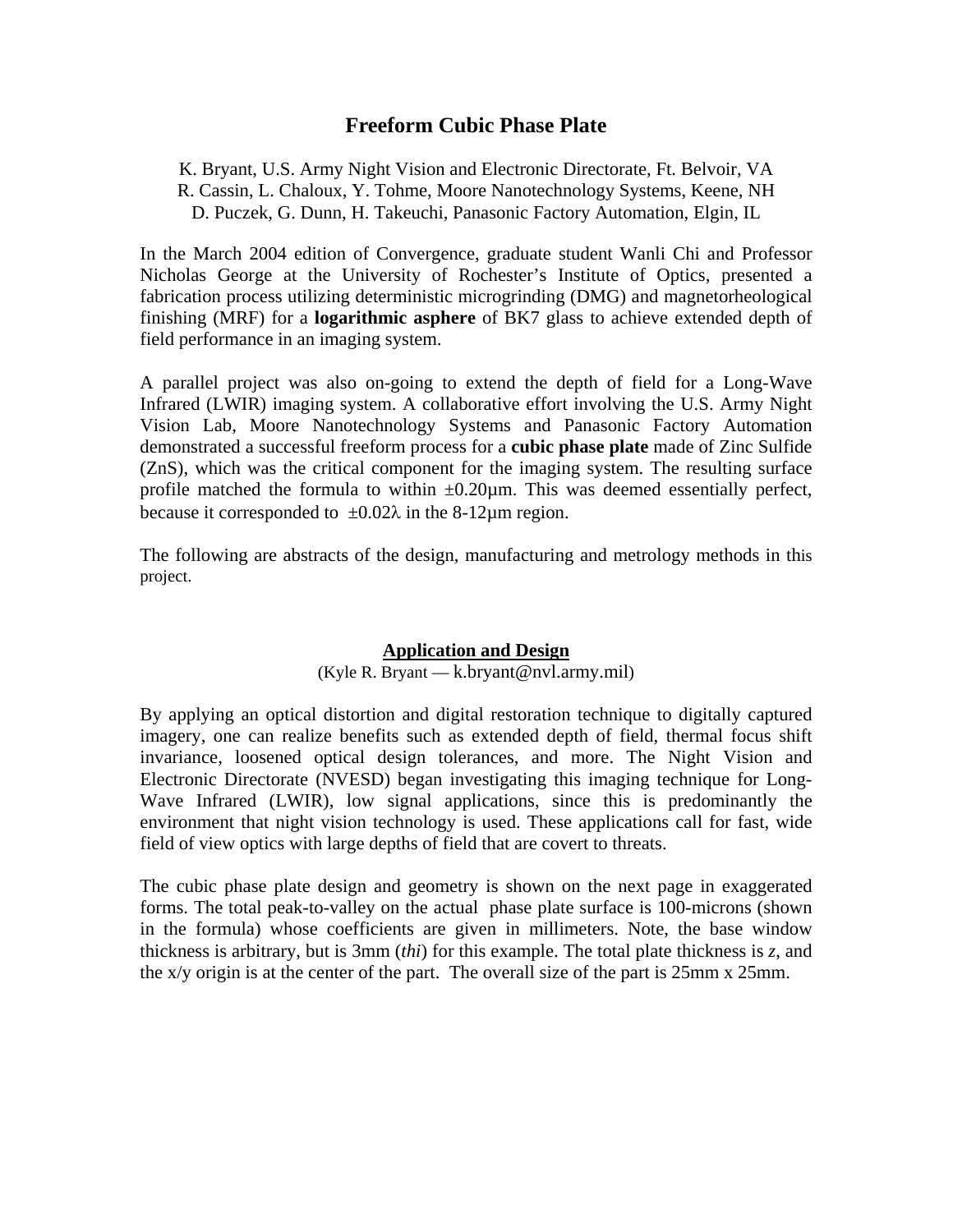$$
z = 0.025 \left( \left( \frac{x}{10} \right)^3 + \left( \frac{y}{10} \right)^3 \right) + \text{thi}
$$

**Figure 1:** Phase Plate Form

## **Slow Slide Servo (S3 ) Machining Process** (Robert Cassin — cassin@nanotechsys.com)

In recent years, a significant amount of work has been accomplished in the area of freeform optical surface generation. Most of this work is driven by market demand for these types of surfaces, which currently includes eyewear, electro-optics, LED optics, defense, automotive, and others. Presently, there are several methods to manufacture such surfaces of which the most common ones are grinding and raster flycutting. Both grinding and raster flycutting rotate the tool and traverse either the tool and/or workpiece in three linear axes to cut the surface. Grinding and fly cutting can produce very accurate surfaces but require long machining cycles and are difficult to set-up. Another method of fabrication is the Fast Tool Servo (FTS), which is widely applied in the contact lens industry. However, most FTS systems have a maximum travel range of less than 1mm and therefore are limited to certain part geometries with small departures.

In this project Moore Nanotechnology Systems demonstrated how they perfected an alternative method of freeform optical surface fabrication, the Slow Slide Servo  $(S^3)$ . The  $S<sup>3</sup>$  method is similar to the FTS in that, the part is mounted on the spindle and as the spindle rotates, the tool oscillates (Figure 3). Unlike the FTS method, the system does not use any additional axes for oscillating the tool; the Z-axis slide generates the oscillations. Another difference is the spindle position control (or C-axis). In a FTS setup, the spindle has an encoder that feeds the position to the FTS unit without putting the spindle in position control. In the  $S<sup>3</sup>$  all axes are under fully coordinated position control. The  $S<sup>3</sup>$ can oscillate at ranges up to 25mm, is easy to set-up, inexpensive and allows the manufacturing of highly accurate parts.

Since the material for this application is Zinc Sulfide, a negative rake diamond cutting tool was used. The sag of the surface is 100µm Peak to Valley (PV). The form results shown in Figure 5 demonstrate the PV error is 0.26µm and the surface finish shown in Figure 6 has a roughness of 4.6nm Ra.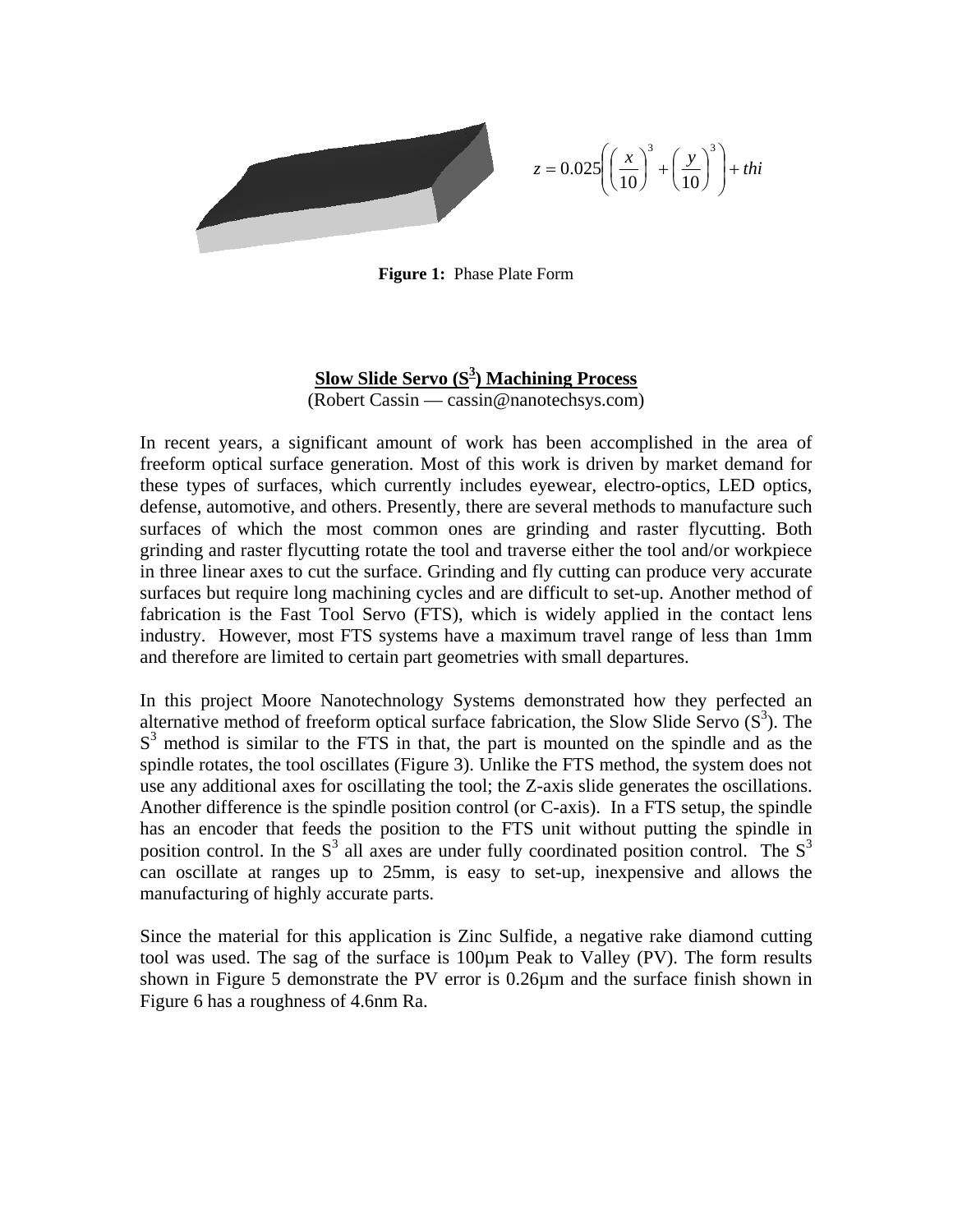

**Figure 2:** Moore Nanotech 350UPL



**Figure 3:** Set up with machining for Slow Slide Servo  $(S^3)$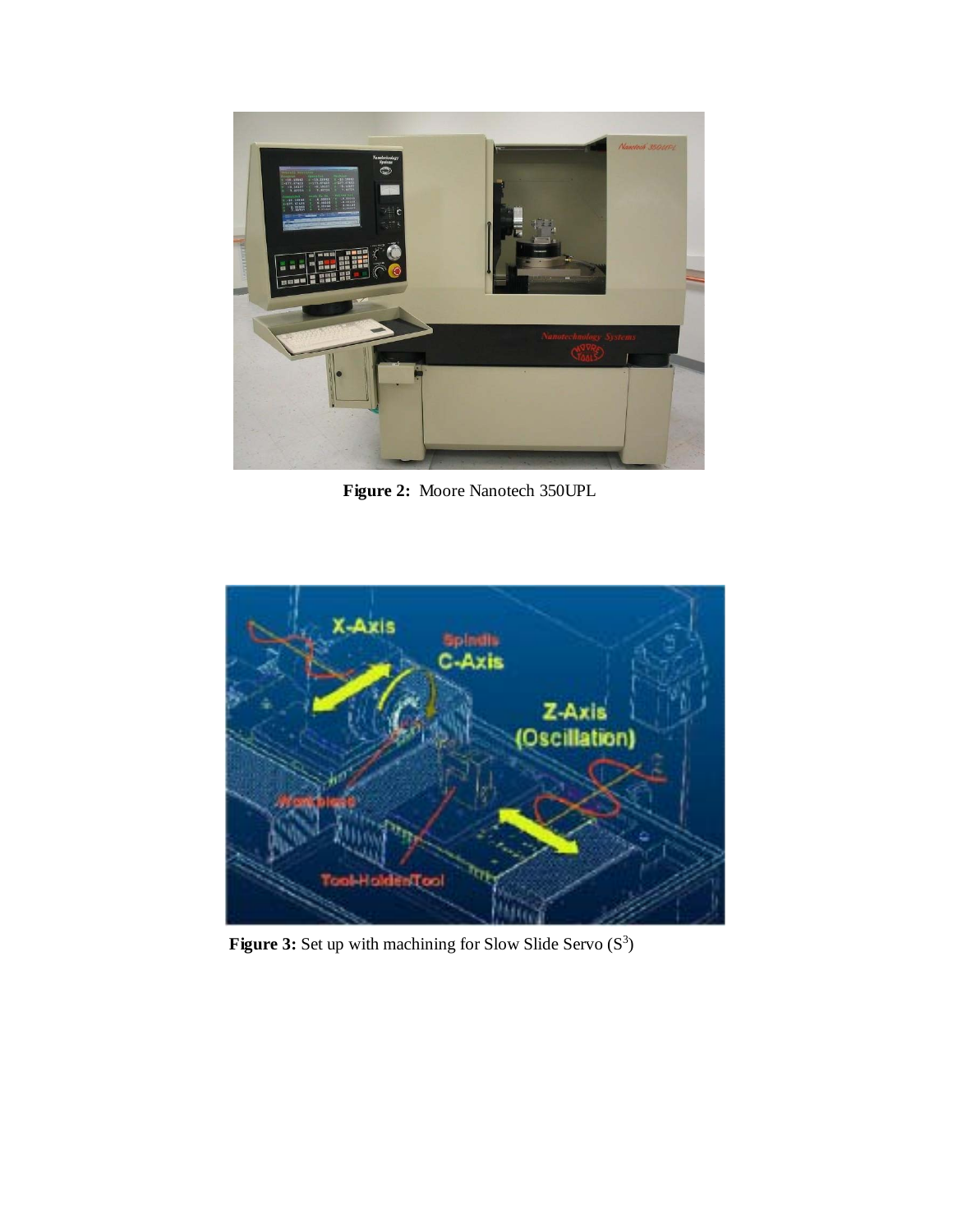



**Figure 4.** Surface of cubic phase plate. Material: Zinc Sulfide 27mm X 27mm

**Figure 5.** Phase plate form accuracy results **Form results** (Panasonic UA3P) 0**.**263µm PV 0**.**055µm Rms



**Figure 6.** Phase plate surface finish results.

The machining tests performed with the  $S<sup>3</sup>$  indicate that it is a very viable method for producing freeform optical surfaces. Surface finish and form accuracy results are comparable to axisymmetric diamond turning results. In addition, this method is inexpensive, does not have sag limitations, is very accurate, reduces cycle times and is easy to set-up.